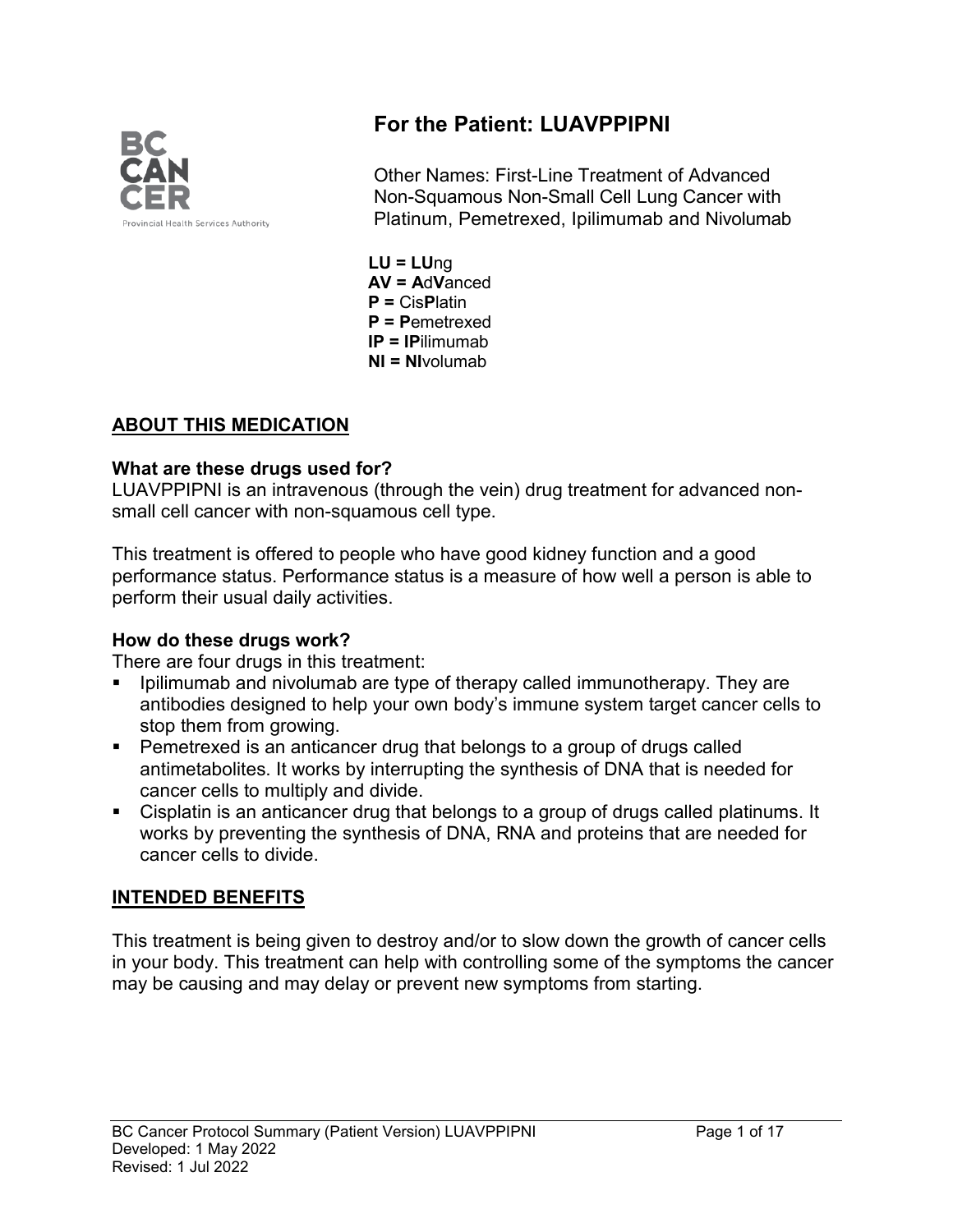### **TREATMENT SUMMARY**

#### **Before your treatment begins:**

The table below outlines the medications you need to take before your treatment begins:

**• You must take both folic acid and vitamin B12 before starting treatment to help** protect your healthy cells from pemetrexed.

| <b>MEDICATION</b>                 | <b>WHERE TO GET IT</b>                                                                 | <b>HOW TO TAKE IT</b>                                                                                                                                                              |
|-----------------------------------|----------------------------------------------------------------------------------------|------------------------------------------------------------------------------------------------------------------------------------------------------------------------------------|
| <b>Folic Acid 0.4 mg tablets</b>  | At your regular pharmacy,<br>without a prescription                                    | Take one tablet (0.4 mg)<br>once daily. Start one<br>week before your first<br>treatment and stop three<br>weeks after your last<br>treatment.                                     |
| Vitamin B12 1000 mcg<br>injection | At your regular pharmacy,<br>behind the pharmacy<br>counter, without a<br>prescription | Your doctor or nurse will<br>inject this into your<br>muscle once every 9<br>weeks. Start one week<br>before first treatment and<br>stop three weeks after your<br>last treatment. |

 You must also take drug(s) to prevent nausea and vomiting. Some commonly used drugs include dexamethasone, ondansetron, aprepitant, or netupitant-palonosetron. Your oncologist will select the most suitable choice(s) for you. You may get it from your regular pharmacy with a doctor's prescription.

#### **How are these drugs given?**

Your treatment plan consists of 2 parts. The first part consists of 2 cycles given 3 weeks (21 days) apart.

- For cycle 1, you will have the four drugs given to you intravenously (through the vein) on day 1.
	- Nivolumab is given first. The infusion lasts about 30 minutes.
	- **Ipilimumab is given second. The infusion lasts about 30 minutes.**
	- **Pemetrexed is given next. The infusion lasts about 10 minutes.**
	- You will then be given extra fluids intravenously for one hour (60 minutes) before cisplatin. This helps prevent kidney problems.
	- Cisplatin is given last. The infusion lasts about one hour (60 minutes).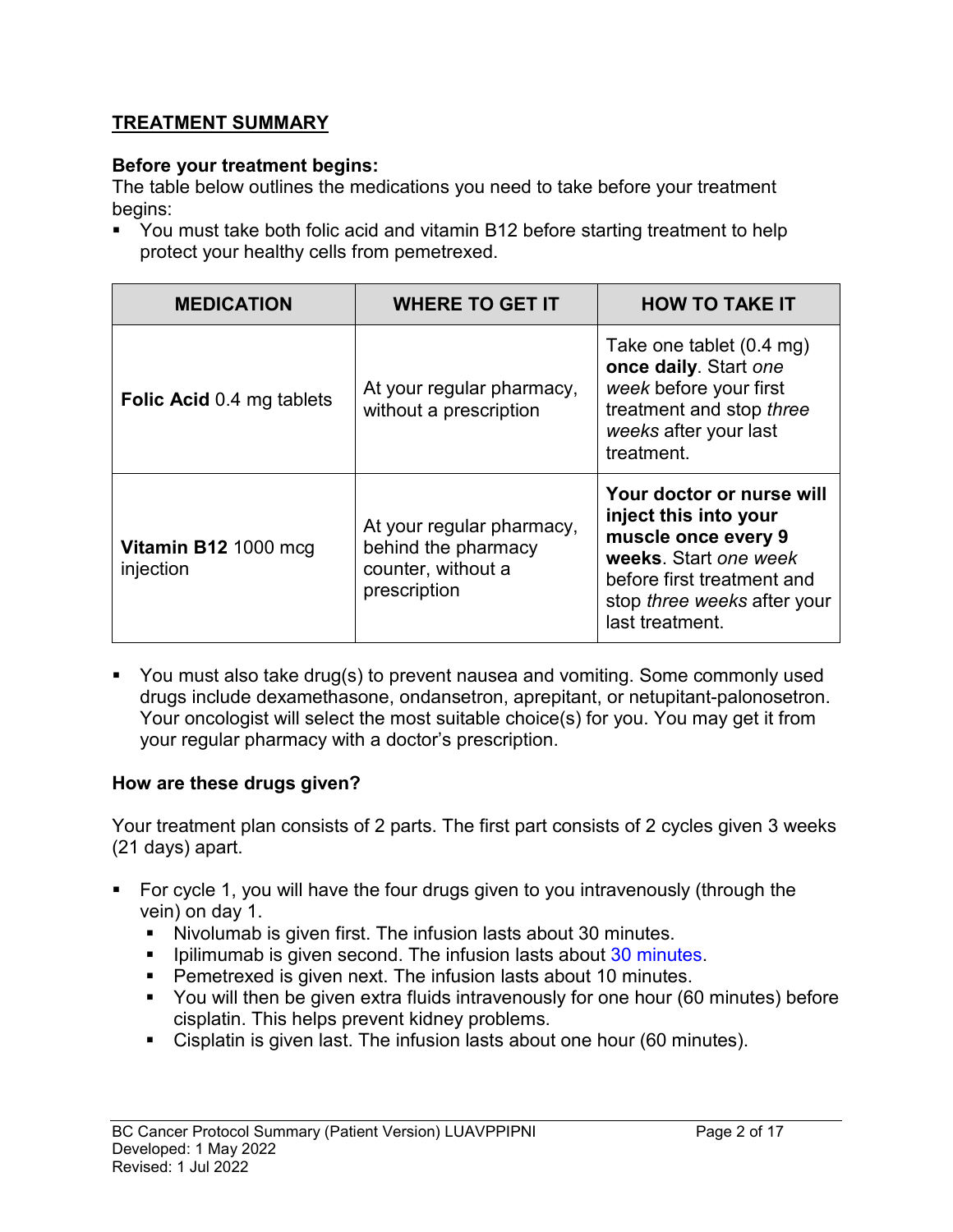- For cycle 2, you will have three drugs given to you intravenously on day 1.
	- Nivolumab is given first. The infusion lasts about 30 minutes.
	- **Pemetrexed is given next. The infusion lasts about 10 minutes.**
	- You will then be given extra fluids intravenously for one hour (60 minutes) before cisplatin. This helps prevent kidney problems.
	- Cisplatin is given last. The infusion lasts about one hour (60 minutes).

The second part begins 3 weeks after cycle 2.

- Starting with cycle 3, your treatment plan consists of cycles which last 6 weeks (42 days). In each cycle you will receive treatment every 3 weeks (on days 1 and 22).
	- **On day 1, you will receive ipilimumab and nivolumab.**
	- $\blacksquare$  On day 22, you will receive nivolumab only.
	- **Ipilimumab will be given as an infusion lasting about 30 minutes. The nivolumab** infusion will be given over 30 minutes.

### **What will happen while I am being treated?**

- A blood test is done within one month of starting treatment.
- A blood test is also done before each treatment day.
- For the first two cycles of treatment, an additional blood test will be done once a week.
- The dose and timing of your treatment may be changed based on your blood test results and/or other side effects.
- Your very first treatment will take longer than other treatments because a nurse will be reviewing the possible side effects of your treatment plan and will discuss with you how to manage them. *It is a good idea to bring someone with you to your first treatment appointment*.
- Please bring your anti-nausea drugs with you for each treatment. Your nurse will tell you when to take them. You may also need to take anti-nausea drugs at home after treatment. It is easier to prevent nausea and vomiting than to treat it once it happens, so follow directions closely.

### **OTHER INSTRUCTIONS**

*It is very important to report side effects immediately to your doctor. Do not manage side effects at home without first speaking with your doctor. Be aware that symptoms may be delayed and can develop months after your last dose. If other doctors are involved in your care it is important they know you are on these treatments and the autoimmune side effects they can cause. Early treatment of side effects is critical.*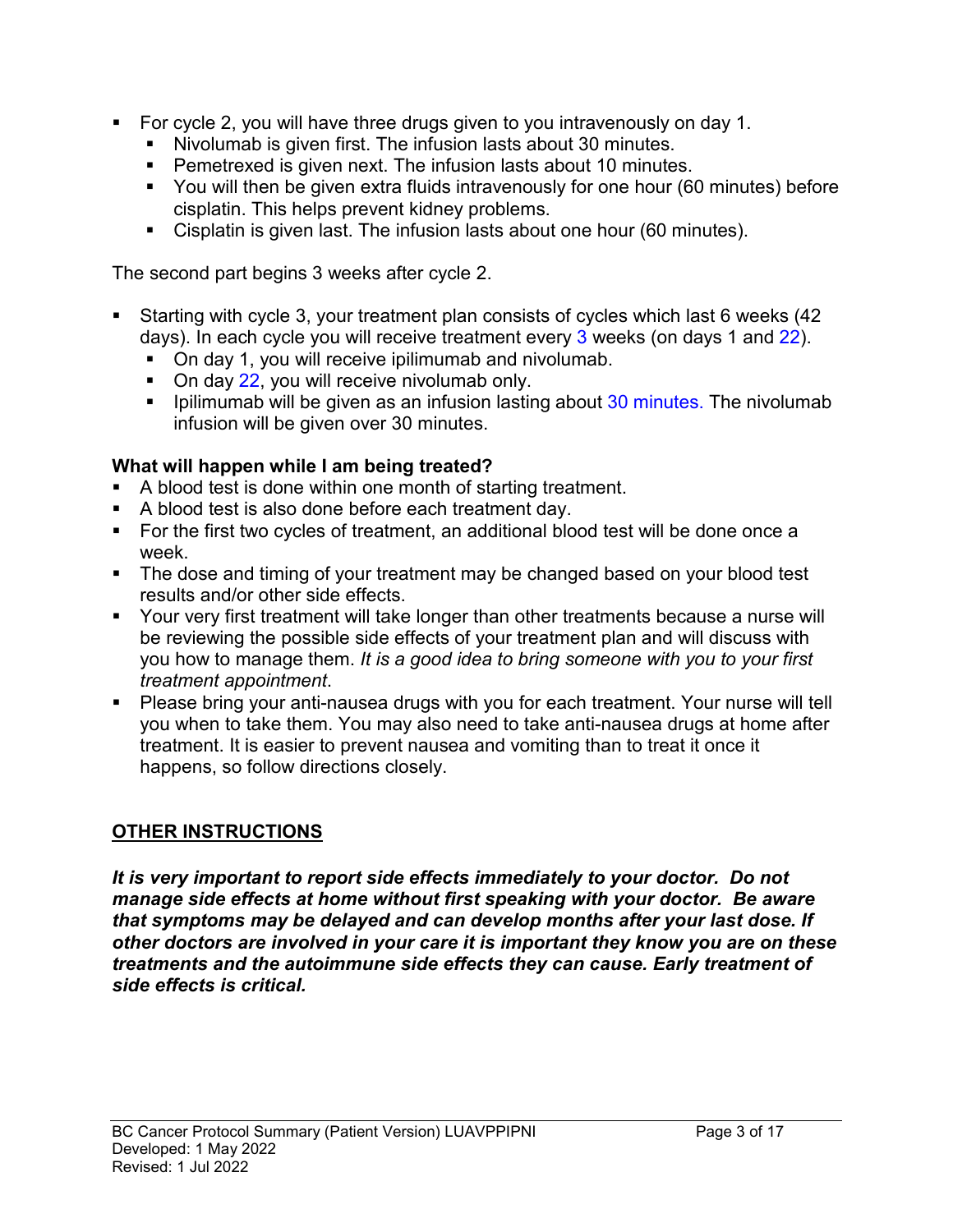### **What other drugs or foods can interact with LUAVPPIPNI?**

- Other drugs may interact with this treatment. Check with your doctor or pharmacist before you start or stop taking any other drugs including all prescription and nonprescription medicines, steroids or other medicines that lower your immune response, vitamins, and herbal supplements.
- The drinking of alcohol (in small amounts) does not appear to affect the safety or usefulness of this treatment.

### **Other important things to know:**

- **Before you are given ipilimumab or nivolumab**, talk to your doctor if you:
	- **have an active condition where your immune system attacks your body** (autoimmune disease), such as ulcerative colitis, Crohn's disease, rheumatoid arthritis, multiple sclerosis, lupus or sarcoidosis
	- **take other medicines that make your immune system weak. Examples of these** may include steroids, such as prednisone
	- had an organ transplant, such as a kidney transplant
	- **have liver damage from diseases or drugs**
	- have any other medical conditions
- Cisplatin can cause changes in kidney function, but this is not frequent with the doses used in this treatment. To prevent this problem, it is important that you are well-hydrated before and after treatment.
- Sometimes the nerve which allows you to hear can be affected by cisplatin. This could result in you experiencing "tinnitus" (ringing in the ears) or a change in your hearing. Report any of these problems to your doctor and/or nurse.
- This treatment may cause sterility in men and menopause in women. If you plan to have children, discuss this with your oncologist before starting treatment.
- This treatment may damage sperm and may cause harm to the baby if used during pregnancy. It is best to use birth control while you are undergoing treatment and for at least **5 months** after the last dose. Tell your doctor right away if you or your partner becomes pregnant. Do not breast feed during treatment.
- Ipilimumab and nivolumab may pass into your breast milk. **Do not breastfeed** during treatment.
- **Tell all doctors including dentists you see that you are being treated with ipilimumab,** nivolumab, pemetrexed, and cisplatin before you receive treatment of any form. You should carry the BC Cancer *wallet card* for ipilimumab and nivolumab to alert health providers.
- *Do not receive any immunizations before discussing with your doctor*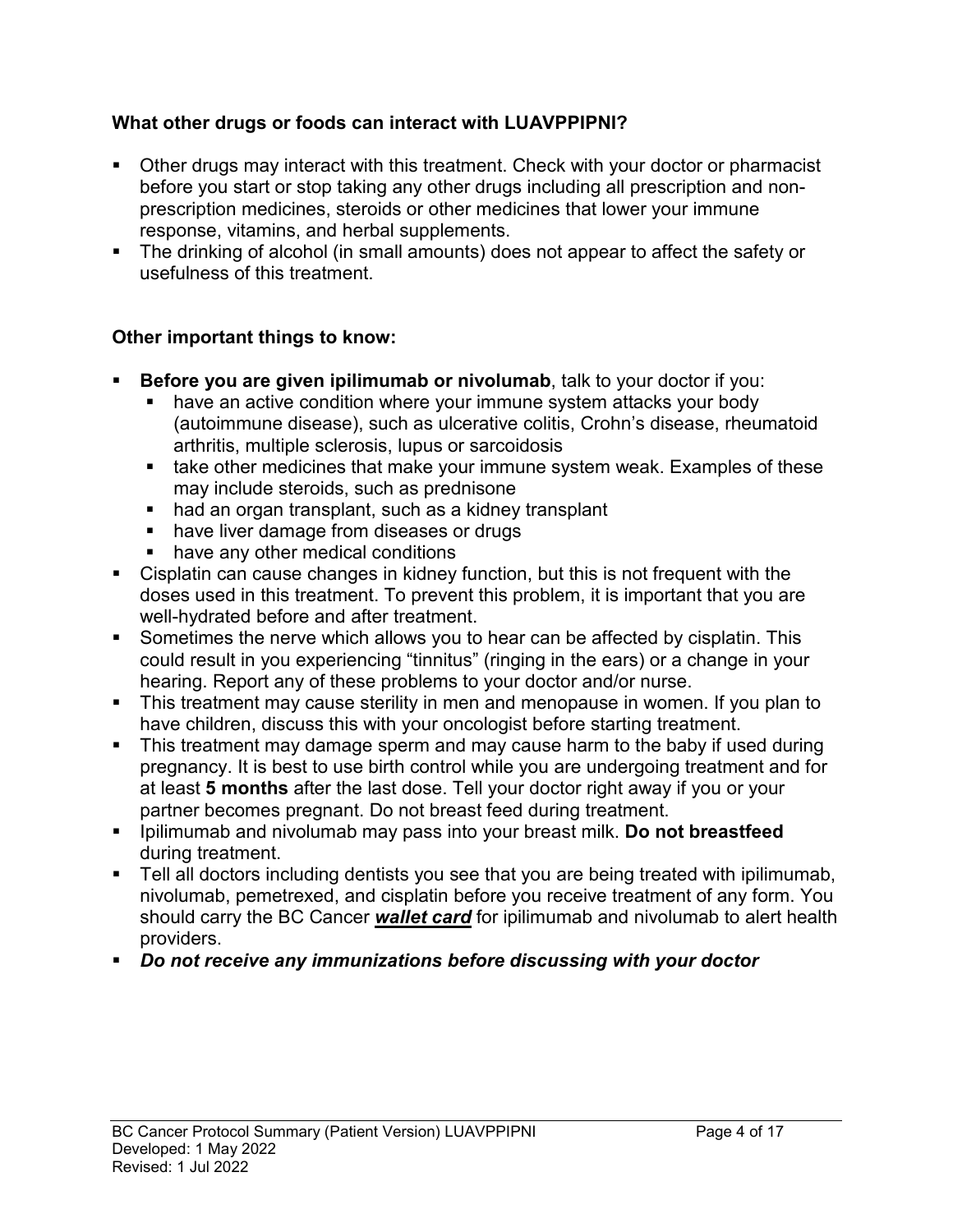### **SIDE EFFECTS AND WHAT TO DO ABOUT THEM**

### **Are there any risks?**

Unexpected and unlikely side effects can occur with any drug treatment. The ones listed below are particularly important for you to be aware of as they are directly related to the common actions of the drugs in your treatment plan.

#### **What is the most important information I should know about SERIOUS SIDE EFFECTS?**

- **Ipilimumab and nivolumab may cause serious immune reactions against your own body (autoimmune) affecting many parts.**
- These side effects are most likely to begin during treatment; however, side effects can show up months after your last treatment.
- **Tell** your doctor as soon as possible if you have any of serious side effects listed in the table below or your symptoms get worse.
- **Do not try to treat or diagnose symptoms yourself**. Getting medical treatment right away may keep the problem from becoming more serious.

The following side effects were most frequently reported:

### **Very common (more than 1 in 10 people)**

- diarrhea
- itching, rash
- joint pain
- feeling tired
- feeling less hungry
- feeling nauseous
- fever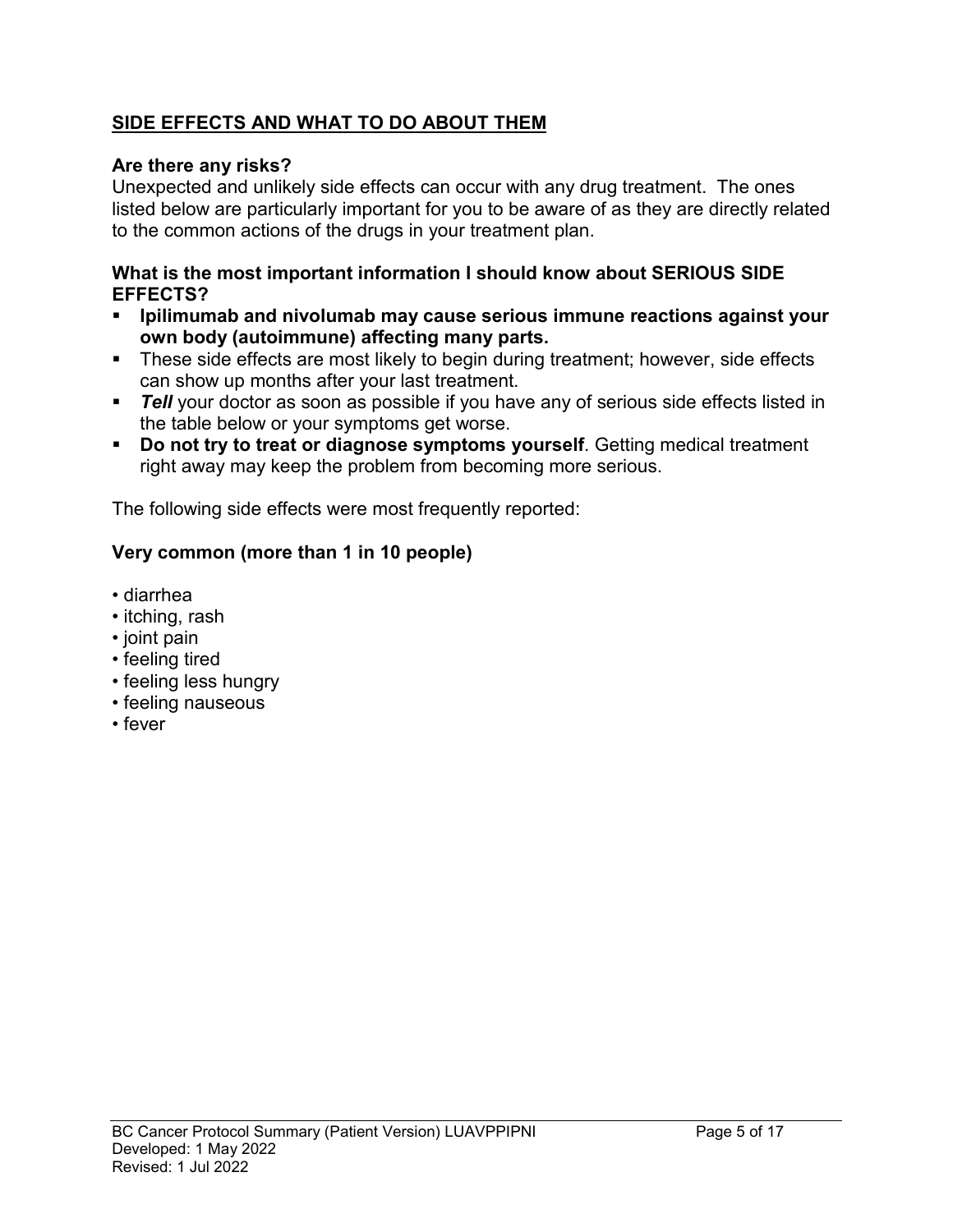# **Serious Side Effects Associated with Ipilimumab and Nivolumab**

| <b>SERIOUS SIDE EFFECTS</b>                                                           | How common is it?   |
|---------------------------------------------------------------------------------------|---------------------|
| Inflammation of the INTESTINES (colitis)                                              | <b>Very Common</b>  |
| Symptoms may include                                                                  |                     |
| diarrhea (loose stools) or more bowel movements than usual. Do not treat the diarrhea | (more than 1 in 10) |
| yourself.                                                                             |                     |
| blood in stools or dark, tarry, sticky stools                                         |                     |
| stomach pain (abdominal pain) or tenderness                                           |                     |
| fever                                                                                 |                     |
| Inflammation of the THYROID GLAND (hyperthyroidism, hypothyroidism)                   | <b>Very Common</b>  |
| Symptoms may include:                                                                 |                     |
| rapid heart beat                                                                      | (more than 1 in 10) |
| weight loss or gain                                                                   |                     |
| increased sweating                                                                    |                     |
| hair loss                                                                             |                     |
| feeling cold<br>$\bullet$                                                             |                     |
| constipation or diarrhea                                                              |                     |
| your voice gets deeper<br>$\bullet$                                                   |                     |
| muscle aches<br>$\bullet$                                                             |                     |
| changes in sleep patterns                                                             |                     |
| <b>Inflammation of the SKIN</b>                                                       | <b>Very Common</b>  |
| Symptoms may include                                                                  |                     |
| rash on your skin, mouth blisters, dry or peeling skin                                | (more than 1 in 10) |
| Depigmentation of the SKIN (vitiligo)                                                 | Common              |
|                                                                                       |                     |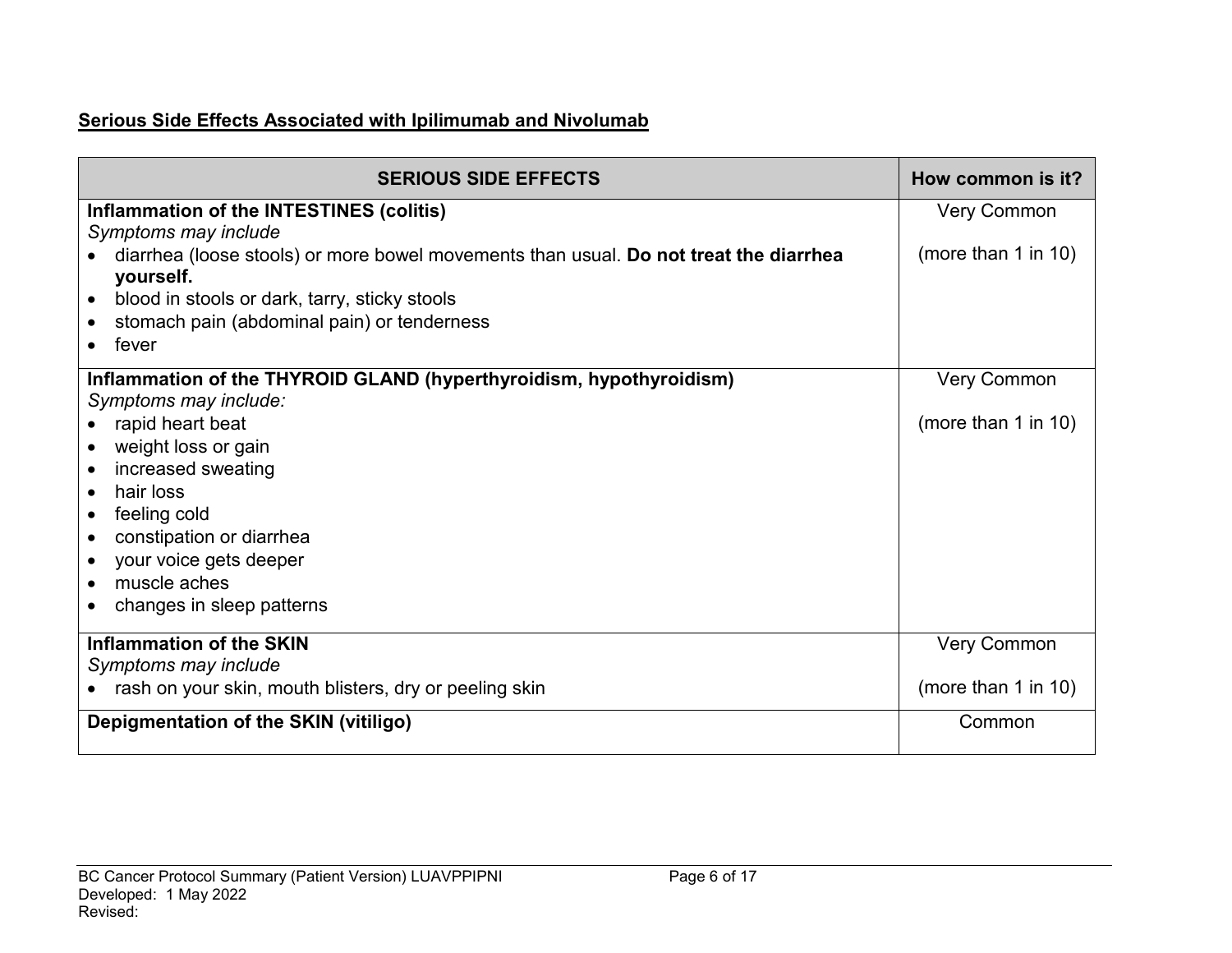| <b>SERIOUS SIDE EFFECTS</b>                                                          | How common is it?      |
|--------------------------------------------------------------------------------------|------------------------|
| Inflammation of the LUNGS (pneumonitis)                                              | <b>Very Common</b>     |
| Symptoms may include:                                                                |                        |
| shortness of breath                                                                  | (more than 1 in 10)    |
| chest pain                                                                           |                        |
| coughing                                                                             |                        |
| <b>Problems with MUSCLES</b>                                                         | <b>Very Common</b>     |
| Symptoms may include:                                                                |                        |
| back pain<br>$\bullet$                                                               | (more than 1 in 10)    |
| spasms<br>weakness<br>$\bullet$                                                      |                        |
| muscle pain                                                                          |                        |
|                                                                                      |                        |
| <b>Inflammation of the NERVES</b>                                                    | Common                 |
| Symptoms may include                                                                 |                        |
| weakness of legs, arms or face                                                       | (less than 1 in 10 but |
| numbness or tingling in hands or feet<br>$\bullet$                                   | more than 1 in 100)    |
| lack of energy or dizziness<br>$\bullet$                                             |                        |
| Inflammation of certain GLANDS (pituitary, adrenal glands so they do not make enough | Common                 |
| hormone.<br>Symptoms may include:                                                    | (less than 1 in 10 but |
| • weight loss                                                                        | more than 1 in 100)    |
| • increased sweating, hot flashes                                                    |                        |
| • hair loss (includes facial and pubic)                                              |                        |
| • feeling cold                                                                       |                        |
| • headaches that will not go away or unusual headache                                |                        |
| • changes in behavior such as less sex drive, being irritable or forgetful           |                        |
| • vision problems, dizziness or fainting                                             |                        |
| • excessive thirst and urination                                                     |                        |
| • unusual tiredness or sleepiness                                                    |                        |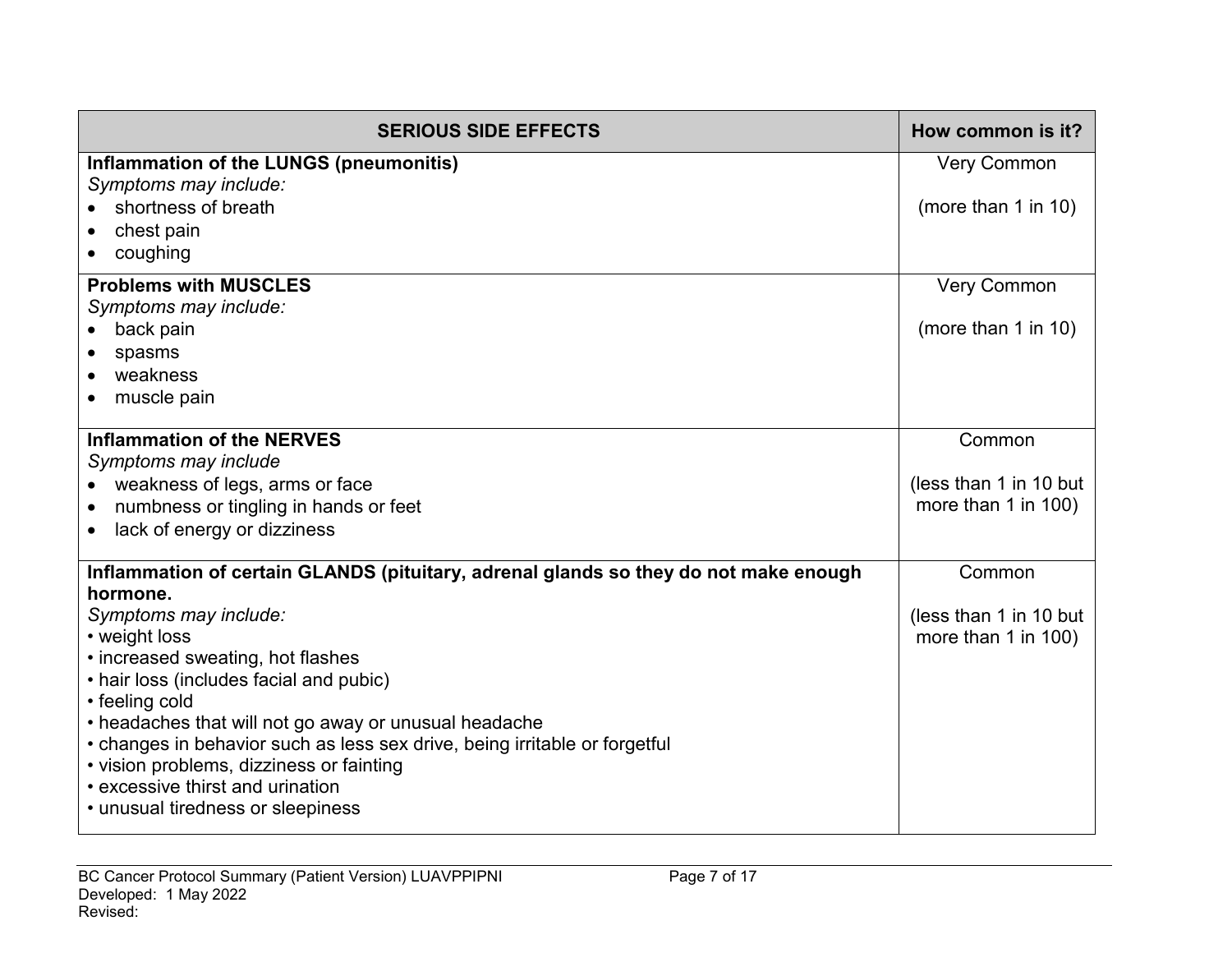| <b>SERIOUS SIDE EFFECTS</b>                                                                                                                                                                                                                                                                               | How common is it?                                      |
|-----------------------------------------------------------------------------------------------------------------------------------------------------------------------------------------------------------------------------------------------------------------------------------------------------------|--------------------------------------------------------|
| <b>Inflammation of the EYES</b><br>Symptoms may include                                                                                                                                                                                                                                                   | Common                                                 |
| changes in eyesight, blurry vision, double vision, or other vision problems<br>eye pain or redness                                                                                                                                                                                                        | (less than 1 in 10 but<br>more than 1 in 100)          |
| Inflammation of the KIDNEYS (nephritis)<br>Symptoms may include:                                                                                                                                                                                                                                          | Common                                                 |
| changes in the amount or colour of your urine                                                                                                                                                                                                                                                             | (less than 1 in 10 but<br>more than 1 in 100)          |
| Infusion reaction.                                                                                                                                                                                                                                                                                        | Common                                                 |
| Symptoms may include<br>shortness of breath, wheezing or trouble breathing, cough, chest tightness<br>dizziness, fainting, rapid or weak heartbeat<br>itching, rash, hives, or feeling warm or flushed<br>swelling of the throat, tongue, or face<br>hoarse voice, throat tightness or trouble swallowing | (less than 1 in 10 but<br>more than 1 in 100)          |
| Inflammation of the LIVER (hepatitis)<br>Symptoms may include                                                                                                                                                                                                                                             | Uncommon                                               |
| yellowing of your skin or the whites of your eyes,<br>dark urine, tiredness, nausea or vomiting, loss of appetite, pain on the right side of your<br>stomach, or bruise easily                                                                                                                            | (less than 1 in 100<br>but more than 1 in<br>1000)     |
| <b>Problems in the PANCREAS</b>                                                                                                                                                                                                                                                                           | Rare                                                   |
| Symptoms may include:<br>abdominal pain<br>nausea and vomiting                                                                                                                                                                                                                                            | (less than 1 in $1000$<br>but more than 1 in<br>10000) |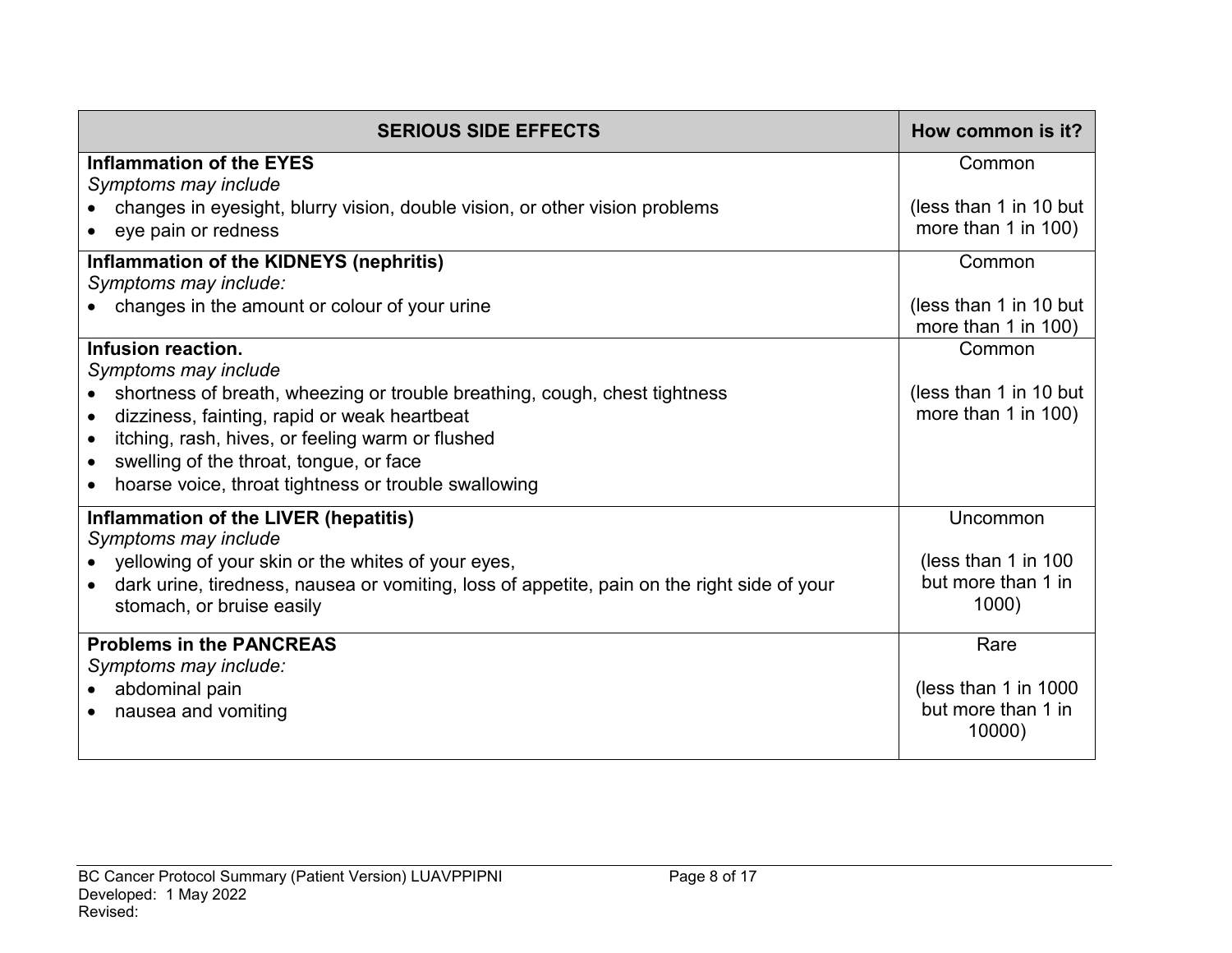| <b>SERIOUS SIDE EFFECTS</b>                     | How common is it?      |
|-------------------------------------------------|------------------------|
| Blood sugar problems (type 1 diabetes mellitus) | Rare                   |
| Symptoms may include:                           |                        |
| hunger or thirst                                | (less than 1 in $1000$ |
| a need to urinate more often                    | but more than 1 in     |
| weight loss                                     | 10000                  |
|                                                 |                        |

| <b>OTHER SIDE EFFECTS</b>                                           | How common<br>is it? | <b>MANAGEMENT</b>                                                                                                                                                                                                                                                                                                                                                    |
|---------------------------------------------------------------------|----------------------|----------------------------------------------------------------------------------------------------------------------------------------------------------------------------------------------------------------------------------------------------------------------------------------------------------------------------------------------------------------------|
| <b>Pain or tenderness may occur where</b><br>the needle was placed. | Rare                 | Apply cool compresses or soak in cool water for 15-20<br>minutes several times a day.                                                                                                                                                                                                                                                                                |
| <b>Nausea</b> does not usually occur.                               | Rare                 |                                                                                                                                                                                                                                                                                                                                                                      |
| Fever may sometimes occur.                                          | Common               | Take acetaminophen (e.g., TYLENOL <sup>®</sup> ) every 4-6 hours,<br>to a maximum of 4 g (4000 mg) per day.<br>If you have other symptoms of colitis, tell your doctor as<br>soon as possible. (see the table above for serious side<br>effects)                                                                                                                     |
| <b>Tiredness</b> and lack of energy may<br>sometimes occur.         | <b>Very Common</b>   | Do not drive a car or operate machinery if you are feeling<br>tired.<br>Try the ideas in Your Bank to Energy Savings: Helping<br>People with Cancer Handle Fatigue.*<br>If tiredness is persistent and you have other symptoms of<br>hepatitis or inflammation of glands, tell your doctor as<br>soon as possible. (see the table above for serious side<br>effects) |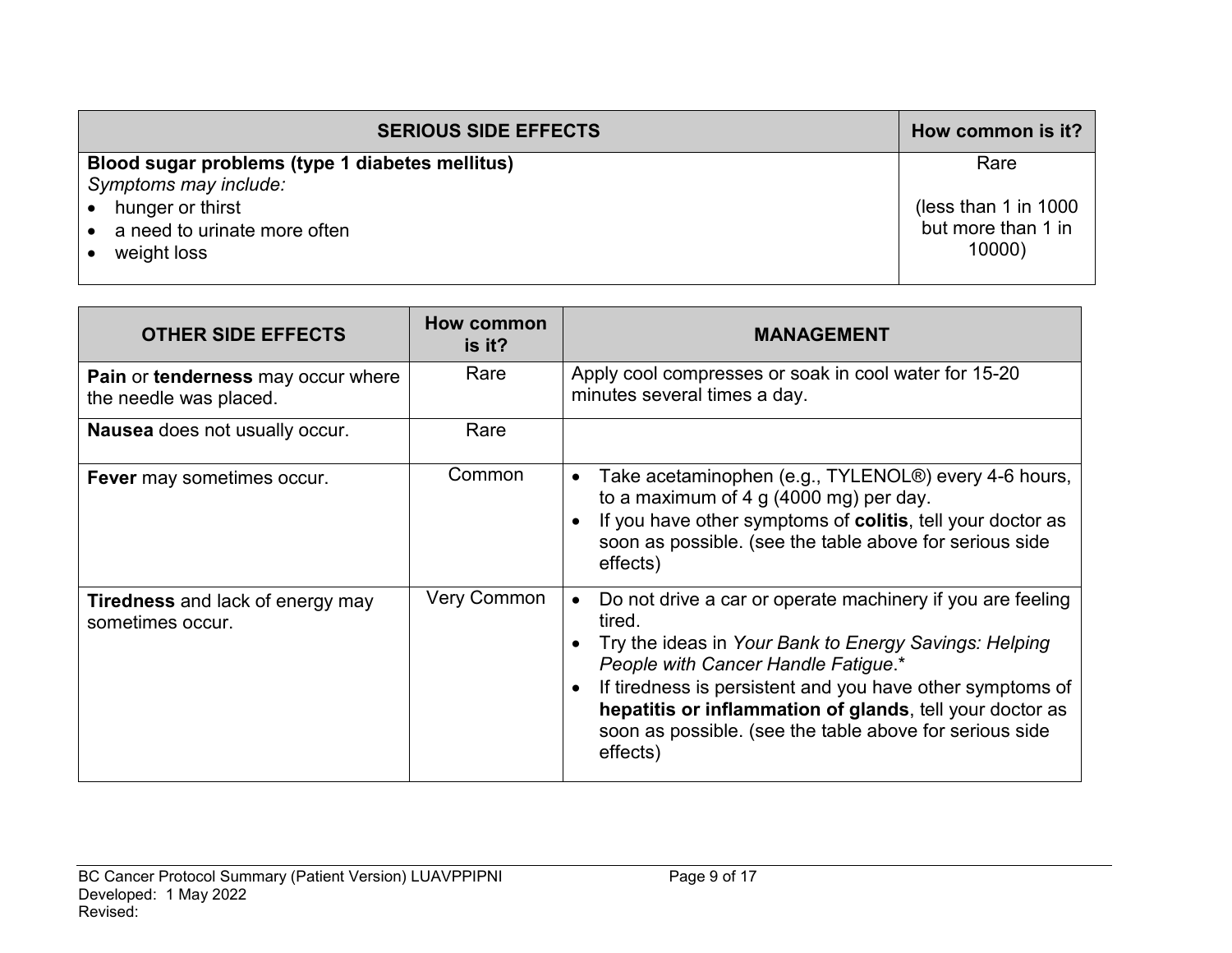| <b>OTHER SIDE EFFECTS</b>                            | How common<br>is it? | <b>MANAGEMENT</b>                                                                                                                                                                                                                                                                                                                       |
|------------------------------------------------------|----------------------|-----------------------------------------------------------------------------------------------------------------------------------------------------------------------------------------------------------------------------------------------------------------------------------------------------------------------------------------|
| Headache may sometimes occur.                        | Common               | Take acetaminophen (e.g., TYLENOL®) every 4-6 hours<br>$\bullet$<br>if needed, to a maximum of $4 g (4000 mg)$ per day.<br>If headache is persistent and you have other symptoms<br>of inflammation of glands or Inflammation of the<br>nerves, tell your doctor as soon as possible. (see the<br>table above for serious side effects) |
| <b>Constipation</b> may sometimes occur.             | Rare                 | Exercise if you can.<br>Drink plenty of fluids.<br>Try ideas in Suggestions for Dealing with Constipation.*<br>If you have other symptoms of colitis, tell your doctor as<br>soon as possible. (see the table above for serious side<br>effects)                                                                                        |
| Loss of appetite and weight loss<br>sometimes occur. | Common               | Try the ideas in Food Ideas to Help with Decreased<br>Appetite.<br>If loss of appetite is persistent and you have other<br>symptoms of hepatitis, tell your doctor as soon as<br>possible. (see the table above for serious side effects)                                                                                               |
| Hair loss is rare with ipilimumab and<br>nivolumab.  | Uncommon             | If hair loss is a problem, refer to For the Patient: Hair Loss<br>Due to Chemotherapy.*                                                                                                                                                                                                                                                 |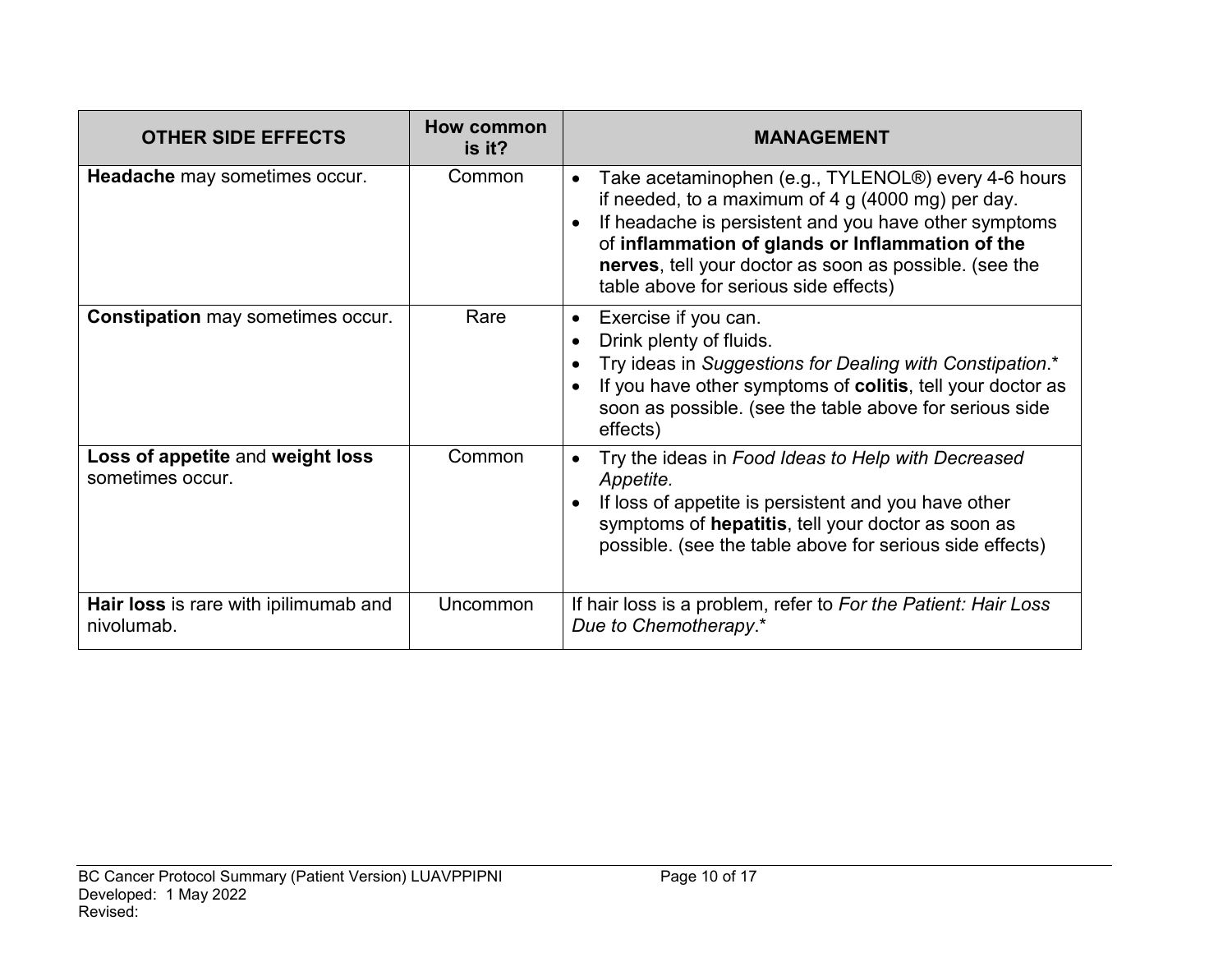# **Management of Other Side Effects**

| <b>OTHER SIDE EFFECTS</b>                                                                                                                                                                                                                                                                        | <b>How common</b><br>is it? | <b>MANAGEMENT</b>                                                                                                                                                                                                                                                                                                                                                                                   |
|--------------------------------------------------------------------------------------------------------------------------------------------------------------------------------------------------------------------------------------------------------------------------------------------------|-----------------------------|-----------------------------------------------------------------------------------------------------------------------------------------------------------------------------------------------------------------------------------------------------------------------------------------------------------------------------------------------------------------------------------------------------|
| Your white blood cells will decrease<br>a few days after your treatment.<br>They usually return to normal in 2-3<br>weeks. White blood cells protect your<br>body by fighting bacteria (germs) that<br>cause infection. When they are low,<br>you are at greater risk of having an<br>infection. | Common                      | To help prevent infection:<br>Wash your hands often and always after using the<br>bathroom.<br>Take care of your skin and mouth by gently washing<br>regularly.<br>Avoid crowds and people who are sick.<br>Call your doctor <i>immediately</i> at the first sign of an<br>infection such as fever (over 100°F or 38°C by an oral<br>thermometer), chills, cough or burning when you pass<br>urine. |
| Your platelets may decrease during<br>or after your treatment They will<br>return to normal after your last<br>treatment. Platelets help to make<br>your blood clot when you hurt<br>yourself. You may bruise or bleed<br>more easily than usual.                                                | Common                      | To help prevent bleeding problems:<br>Try not to bruise, cut or burn yourself.<br>Clean your nose by blowing gently, do not pick your<br>nose.<br>Avoid constipation.<br>Brush your teeth gently with a soft toothbrush as your<br>gums may bleed more easily. Maintain good oral<br>hygiene.<br>Avoid taking ASA (e.g. ASPIRIN®) or Ibuprofen (e.g.<br>ADVIL®), unless prescribed by your doctor.  |
| <b>Tiredness</b> and lack of energy may<br>sometimes occur.                                                                                                                                                                                                                                      | <b>Very Common</b>          | Do not drive a car or operate machinery if you are feeling<br>$\bullet$<br>tired.<br>Try the ideas in Your Bank to Energy Savings: Helping<br>People with Cancer Handle Fatigue.*<br>If tiredness is persistent and you have other symptoms of<br>hepatitis or inflammation of glands, tell your doctor as<br>soon as possible. (see the table above for serious side<br>effects.)                  |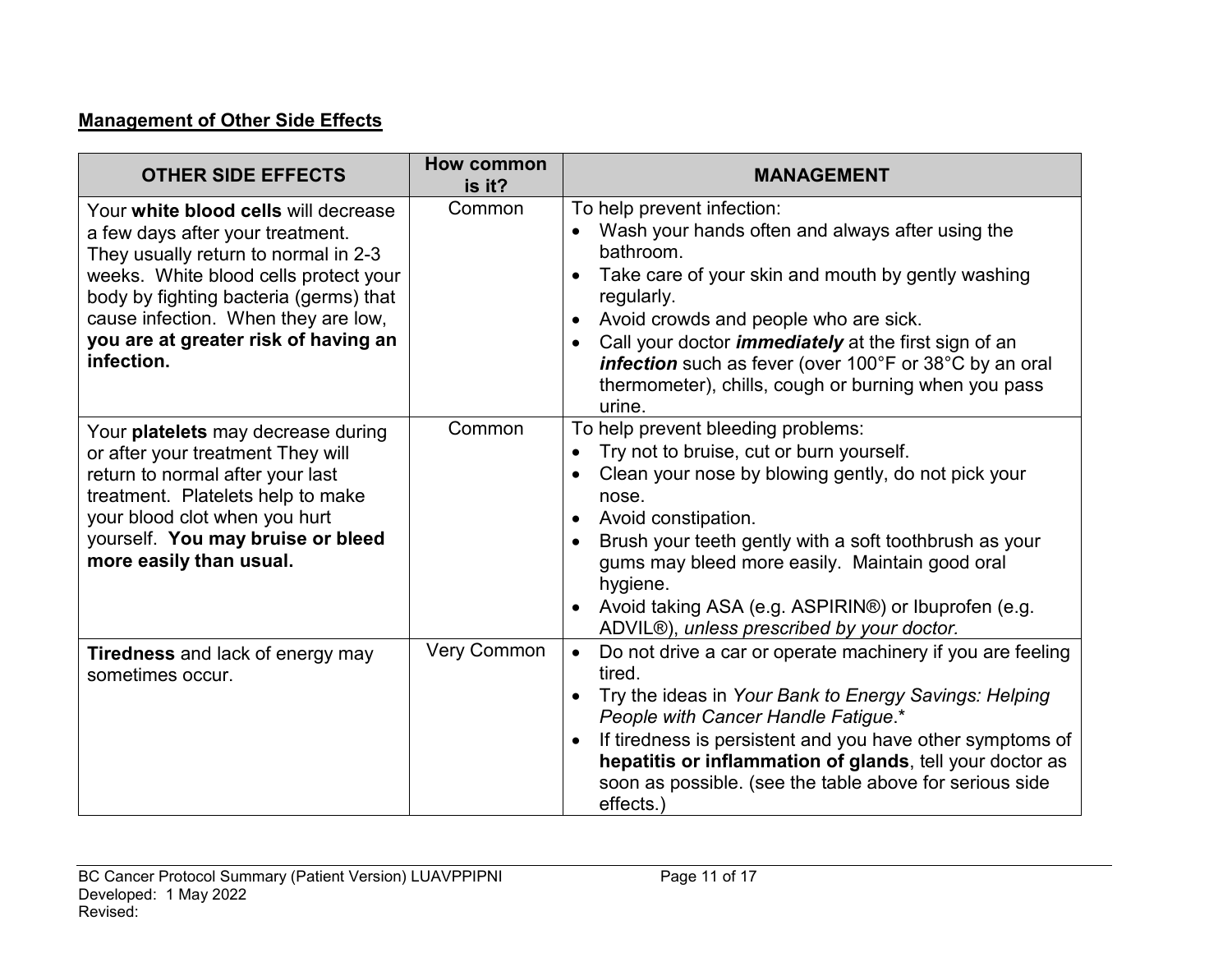| <b>OTHER SIDE EFFECTS</b>                                                                                                           | <b>How common</b><br>is it? | <b>MANAGEMENT</b>                                                                                                                                                                                                                                                                                                                                                                                                                                                              |
|-------------------------------------------------------------------------------------------------------------------------------------|-----------------------------|--------------------------------------------------------------------------------------------------------------------------------------------------------------------------------------------------------------------------------------------------------------------------------------------------------------------------------------------------------------------------------------------------------------------------------------------------------------------------------|
| Loss of appetite and weight loss<br>sometimes occur.                                                                                | Very Common                 | Try the ideas in Food Ideas to Help with Decreased<br>$\bullet$<br>Appetite.*<br>If loss of appetite is persistent and you have other<br>symptoms of hepatitis, tell your doctor as soon as<br>possible. (see the table above for serious side effects.)                                                                                                                                                                                                                       |
| Nausea and vomiting may occur<br>after your treatment. Nausea may last<br>longer for some patients (delayed<br>nausea and vomiting) | <b>Very Common</b>          | You will be given a prescription for anti-nausea drug(s) to<br>take before your treatment and/or at home. It is easier<br>to prevent nausea than treat it once it has occurred,<br>so follow directions closely.<br>Drink plenty of fluids.<br>Eat and drink often in small amounts.<br>Try the ideas in Food Choices to Help Control Nausea.*<br>Your doctor may mange delayed nausea and vomiting<br>differently. Be sure to let your doctor know if you<br>experience this. |
| <b>Constipation may sometimes occur.</b>                                                                                            | Common                      | Exercise if you can.<br>$\bullet$<br>Drink plenty of fluids.<br>$\bullet$<br>Try ideas in Suggestions for Dealing with Constipation.*<br>If you have other symptoms of colitis, tell your doctor as<br>soon as possible. (see the table above for serious side<br>effects.                                                                                                                                                                                                     |
| Fever may sometimes occur.                                                                                                          | Common                      | Call your doctor <i>immediately</i> at the first sign of an<br>$\bullet$<br>infection such as fever (over 100°F or 38°C by an oral<br>thermometer), chills, cough or burning when you pass<br>urine.<br>If you have other symptoms of colitis, tell your doctor as<br>soon as possible. (see the table above for serious side<br>effects.)                                                                                                                                     |
| Headache may sometimes occur.                                                                                                       | Common                      | If headache is persistent and you have other symptoms<br>$\bullet$<br>of inflammation of glands, tell your doctor as soon as<br>possible. (see the table above for serious side effects.)                                                                                                                                                                                                                                                                                      |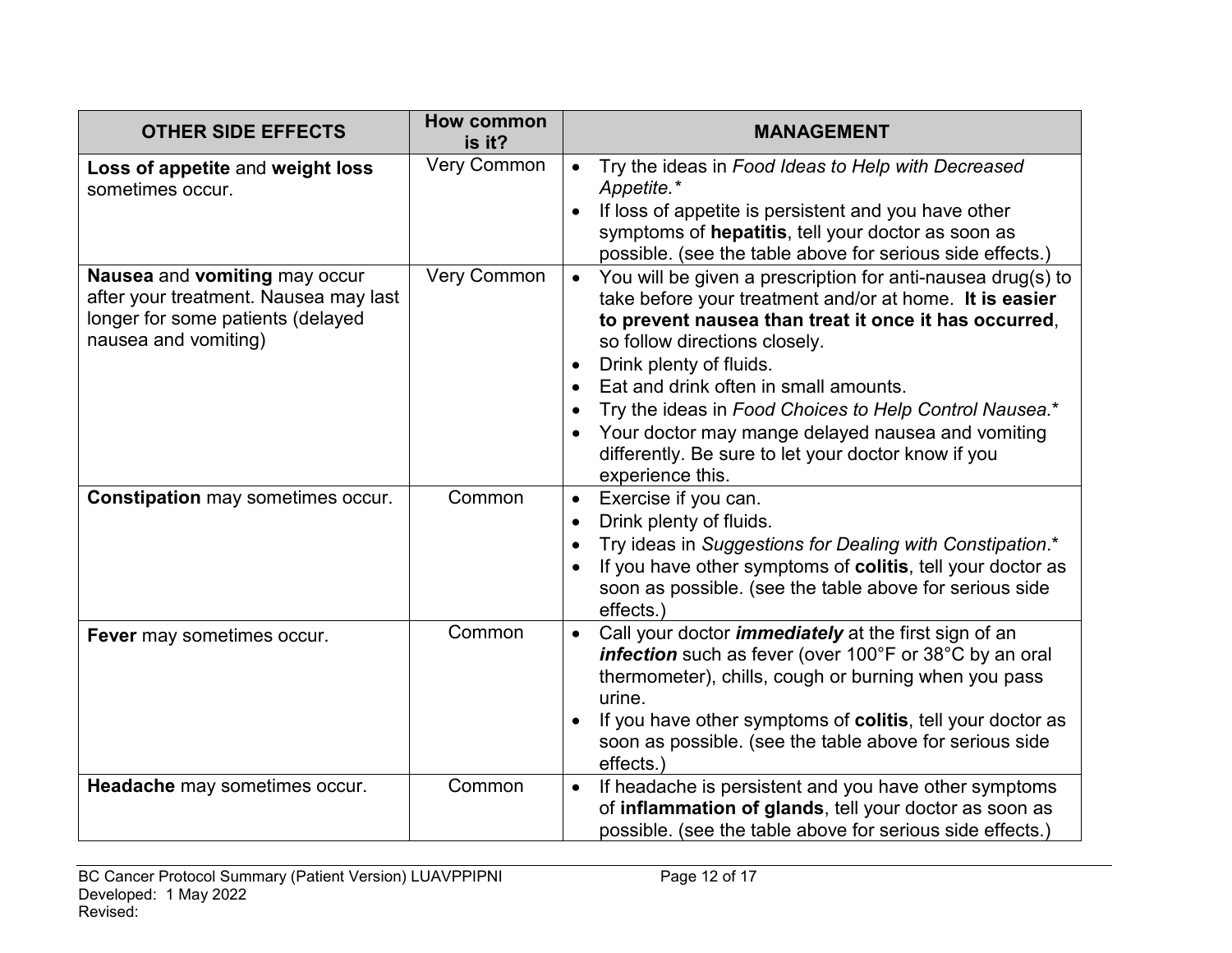| <b>OTHER SIDE EFFECTS</b>                                                                                                                                                                                                | <b>How common</b><br>is it? | <b>MANAGEMENT</b>                                                                                                                                                                                                                                                                                                                                                                                                                                                                                                                              |
|--------------------------------------------------------------------------------------------------------------------------------------------------------------------------------------------------------------------------|-----------------------------|------------------------------------------------------------------------------------------------------------------------------------------------------------------------------------------------------------------------------------------------------------------------------------------------------------------------------------------------------------------------------------------------------------------------------------------------------------------------------------------------------------------------------------------------|
| Sore mouth may occur a few days<br>after treatment. Mouth sores can<br>occur on the tongue, the sides of the<br>mouth or in the throat. Mouth sores<br>or bleeding gums can lead to an<br>infection.                     | Uncommon                    | Brush your teeth gently after eating and at bedtime with a<br>very soft toothbrush. If your gums bleed, use gauze<br>instead of a brush. Use baking soda instead of<br>toothpaste.<br>Make a mouthwash with $\frac{1}{2}$ teaspoon baking soda or salt<br>in 1 cup warm water and rinse several times a day.<br>Try soft, bland foods like puddings, milkshakes and<br>cream soups.<br>Avoid spicy, crunchy or acidic food, and very hot or cold<br>foods.<br>Call your doctor if you are having difficulty eating or<br>drinking due to pain. |
| Pain or tenderness may occur where<br>the needle was placed in your vein                                                                                                                                                 | Uncommon                    | Apply cool compresses or soak in cool water for 10-20<br>$\bullet$<br>minutes several times a day.                                                                                                                                                                                                                                                                                                                                                                                                                                             |
| Hair loss is rare.                                                                                                                                                                                                       | Rare                        | If hair loss is a problem, refer to For the Patient: Hair<br>$\bullet$<br>Loss Due to Chemotherapy.*                                                                                                                                                                                                                                                                                                                                                                                                                                           |
| Allergic reactions are rare. Signs of<br>an allergic reaction are dizziness,<br>confusion and wheezing or difficulty<br>breathing. This reaction can occur<br>immediately or several hours after<br>receiving treatment. | Rare                        | Tell your nurse if this happens while you are receiving<br>$\bullet$<br>treatment.<br>Go to your local Emergency Room immediately if this<br>happens after you leave the clinic.                                                                                                                                                                                                                                                                                                                                                               |
| Cisplatin burns if it leaks under the<br>skin                                                                                                                                                                            | <b>Very Rare</b>            | Tell your nurse <i>immediately</i> if you feel pain, burning,<br>stinging, or any other change while the drug is being<br>given.                                                                                                                                                                                                                                                                                                                                                                                                               |

**\*Please ask your oncologist or pharmacist for a copy.**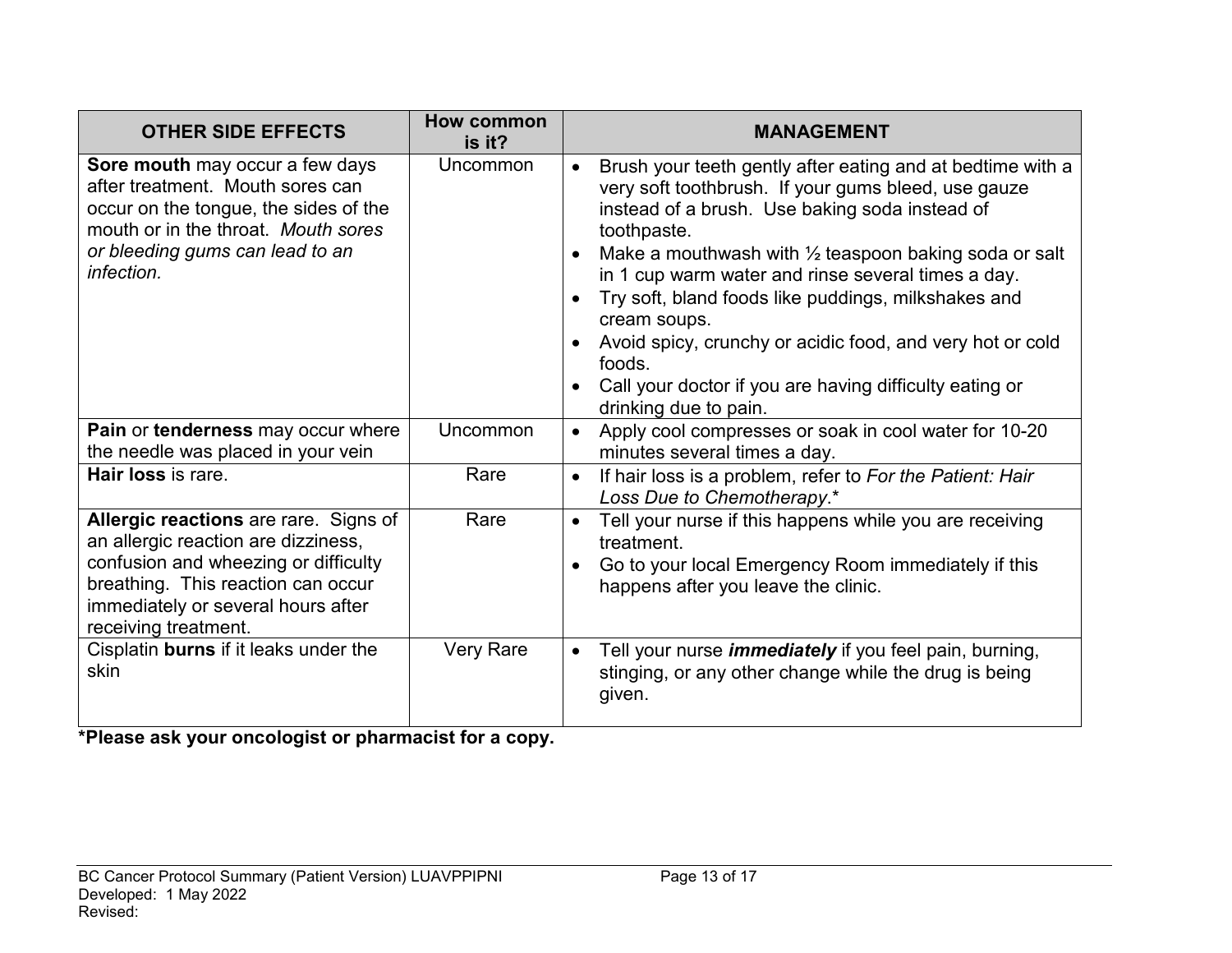| If you experience symptoms or changes in your body that have not been described above but worry you, or in any |  |
|----------------------------------------------------------------------------------------------------------------|--|
| symptoms are severe, contact:                                                                                  |  |

 **\_\_\_\_\_\_\_\_\_\_\_\_\_\_\_\_\_\_\_\_\_\_\_\_ at telephone number:\_\_\_\_\_\_\_\_\_\_\_\_\_\_\_\_\_\_\_**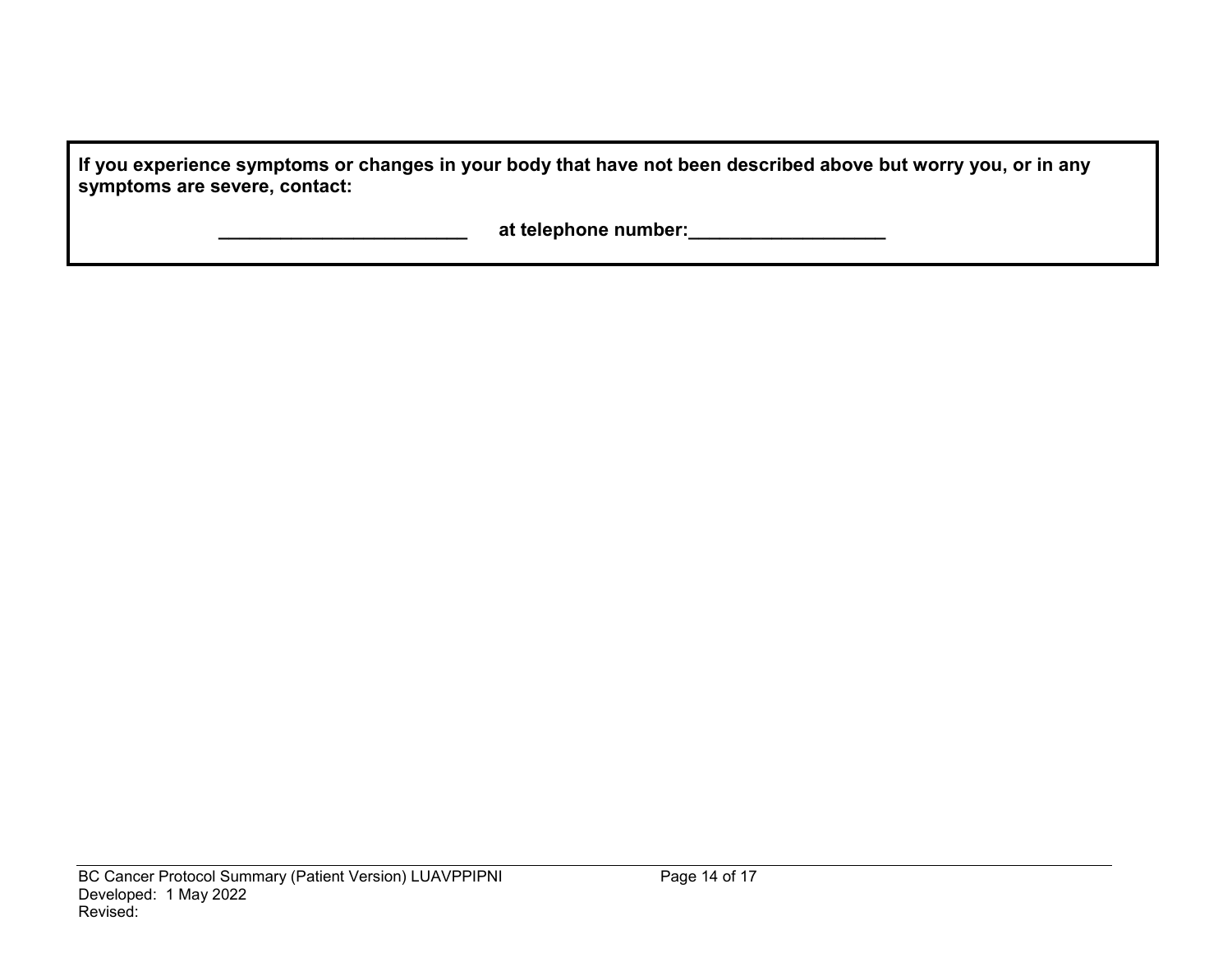| <b>BC</b><br>CAN                                                                                                                                                    | SEVERE IMMUNE-MEDIATED ADVERSE REACTIONS                                                                                   |
|---------------------------------------------------------------------------------------------------------------------------------------------------------------------|----------------------------------------------------------------------------------------------------------------------------|
| <b>MEDICAL</b>                                                                                                                                                      | Including enterocolitis, intestinal perforation, hepatitis,                                                                |
| <b>ALFRT</b>                                                                                                                                                        | dermatitis (including toxic epidermal necrolysis),                                                                         |
| CER                                                                                                                                                                 | neuropathy, endocrinopathy, pneumonitis, myositis,                                                                         |
| <b>Provincial Health Services Authority</b>                                                                                                                         | myocarditis and toxicities in other organ systems. Duration                                                                |
| NAME                                                                                                                                                                | of risk after treatment is unknown.                                                                                        |
| has received<br>CHECKPOINT INHIBITOR IMMUNOTHERAPY:<br>Immune-Mediated Adverse Reactions<br>ALWAYS CARRY THIS CARD AND SHOW TO<br>PHYSICIANS INCLUDING ANESTHETISTS | FOR MORE INFORMATION:<br>www.bccancer.bc.ca/health-professionals/professional-resources/cancer-drug-manual<br>Rev Aug 2018 |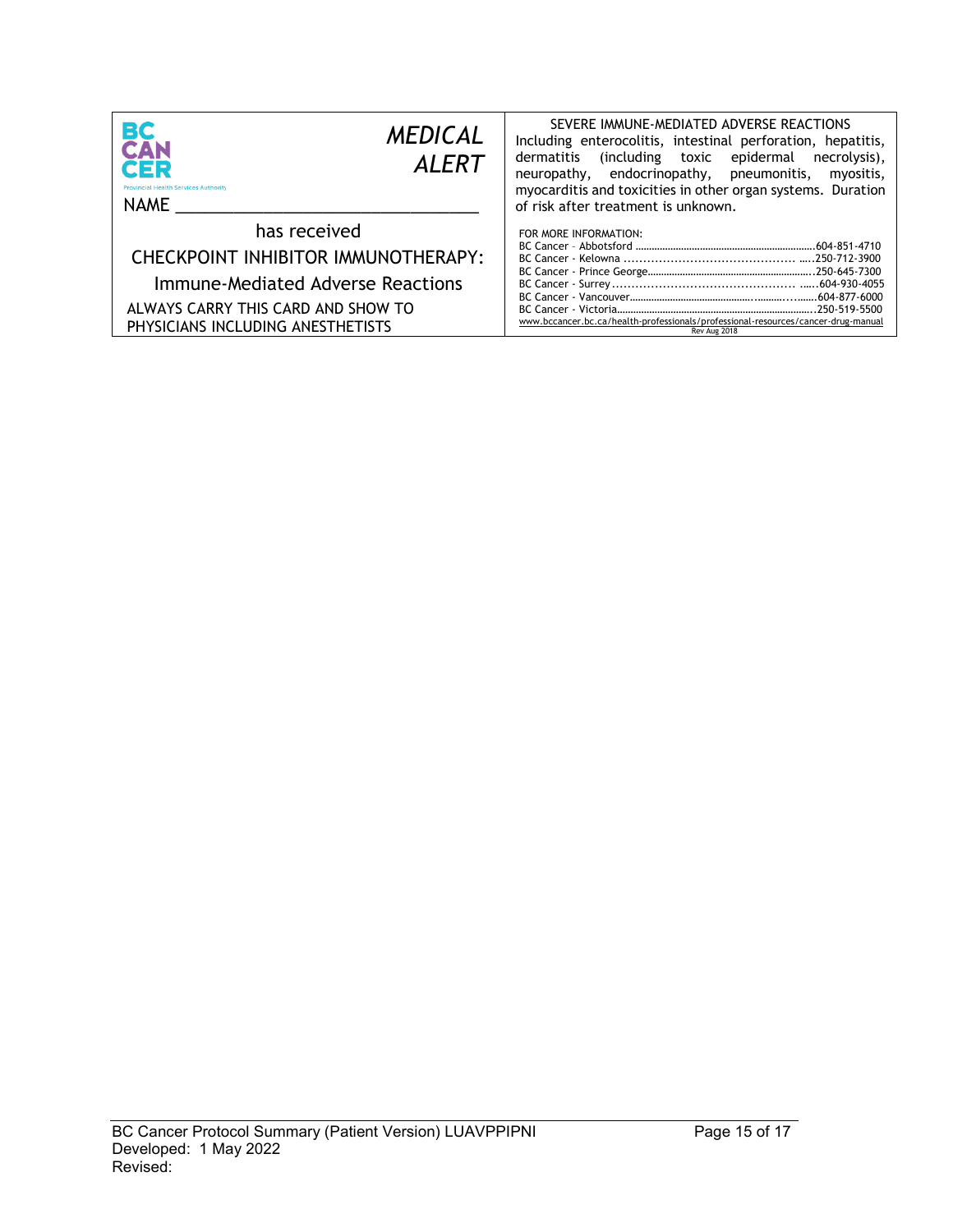| To Whom It May Concern:                                                                          |                                                                                                                                                                                                                                                                                                |
|--------------------------------------------------------------------------------------------------|------------------------------------------------------------------------------------------------------------------------------------------------------------------------------------------------------------------------------------------------------------------------------------------------|
|                                                                                                  |                                                                                                                                                                                                                                                                                                |
|                                                                                                  |                                                                                                                                                                                                                                                                                                |
|                                                                                                  | Medical Oncologist New York and Service Contract of the Contract of the Contract of the Contract of the Contract of the Contract of the Contract of the Contract of the Contract of the Contract of the Contract of the Contra                                                                 |
|                                                                                                  |                                                                                                                                                                                                                                                                                                |
|                                                                                                  |                                                                                                                                                                                                                                                                                                |
| toxicities which may be life threatening and require urgent management.                          | This patient is receiving immunotherapy at the BC Cancer and is at risk of immune-related                                                                                                                                                                                                      |
|                                                                                                  | Immunotherapy toxicities are different from those encountered with standard chemotherapy<br>or targeted therapies. The immune system may become dysregulated during immunotherapy                                                                                                              |
|                                                                                                  | treatment, leading to symptoms and findings which mimic autoimmune disorders. Adverse                                                                                                                                                                                                          |
| in the body is at risk including, but not limited to:                                            | events can occur during or following treatment and can be life threatening. Any organ system                                                                                                                                                                                                   |
| Lungs (pneumonitis, pleuritis, sarcoidosis)<br>Gastrointestinal (colitis, ileitis, pancreatitis) |                                                                                                                                                                                                                                                                                                |
| Liver (hepatitis)                                                                                |                                                                                                                                                                                                                                                                                                |
| Skin (rash, Stevens-Johnson syndrome)                                                            | Endocrine (hypophysitis, adrenal insufficiency, hypo/hyperthyroidism, type 1 diabetes mellitus)                                                                                                                                                                                                |
| Renal (interstitial nephritis)                                                                   |                                                                                                                                                                                                                                                                                                |
| Blood (hemolytic anemia, thrombocytopenia, neutropenia)                                          | Neurologic (encephalitis, Guillain-Barré syndrome, meningitis, myasthenia gravis, neuropathy)                                                                                                                                                                                                  |
| Musculoskeletal (myositis, arthritis)                                                            |                                                                                                                                                                                                                                                                                                |
| Cardiovascular (pericarditis, myocarditis, vasculitis)                                           | Ophthalmologic (uveitis, scleritis, episcleritis, conjunctivitis, retinitis)                                                                                                                                                                                                                   |
|                                                                                                  | Management of immune-related toxicities necessitates prompt coordination with a medical<br>oncologist with initiation of high dose corticosteroids, and may require referral to the                                                                                                            |
|                                                                                                  | appropriate subspecialty. If you suspect your patient is presenting with immune-related<br>toxicity, please contact the patient's medical oncologist directly or if after hours contact the<br>on-call physician, or as per your local centre's process (next page). Additional information on |
|                                                                                                  | immunotherapy toxicity treatment algorithms is located at the end of the above posted                                                                                                                                                                                                          |
| protocol at www.bccancer.bc.ca.                                                                  |                                                                                                                                                                                                                                                                                                |
|                                                                                                  |                                                                                                                                                                                                                                                                                                |